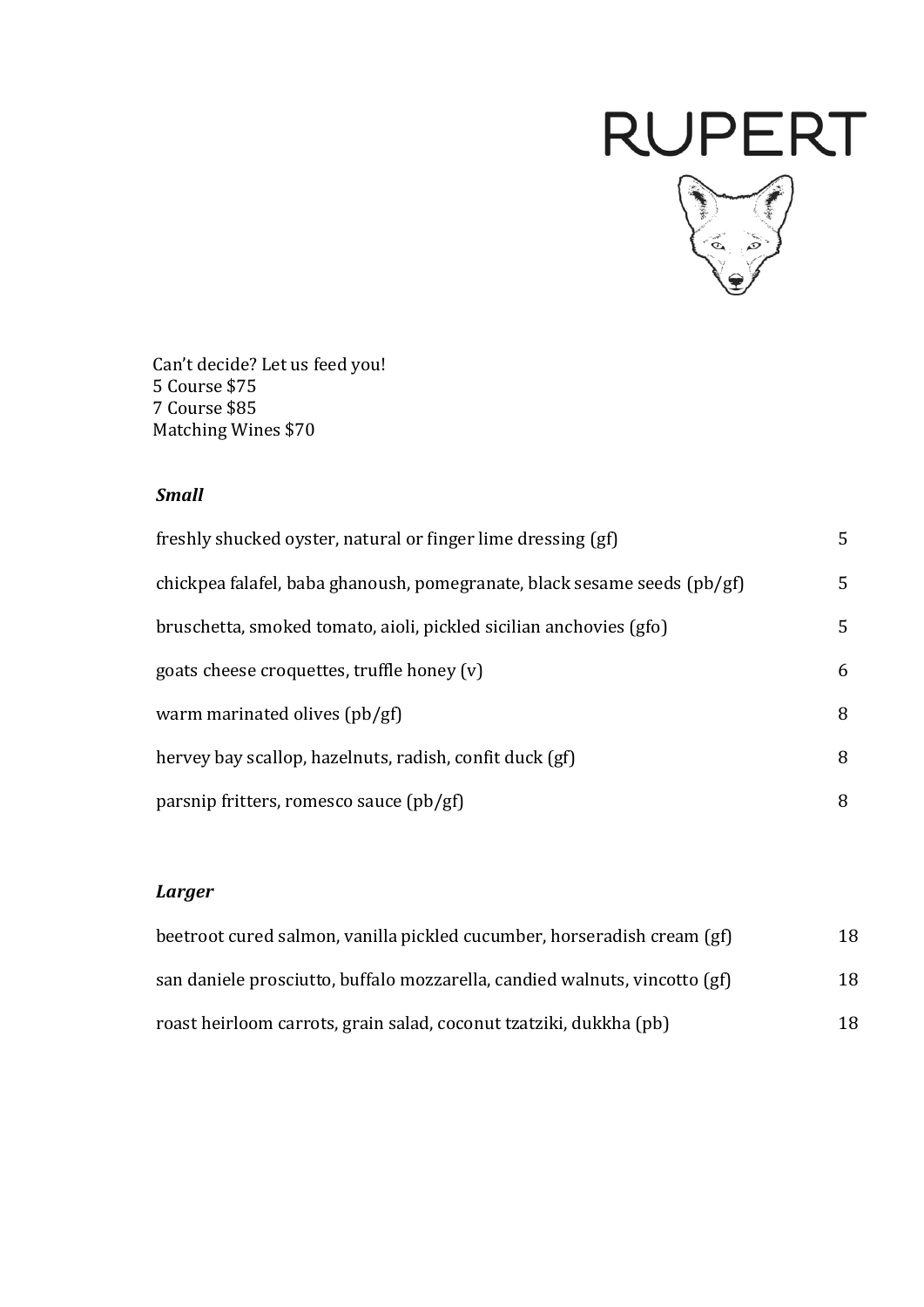## **Share Food**

#### *Mains*

| sumac roasted cauliflower, parsley puree, crispy chickpeas, pomegranate $(pb/gf)$      | 34  |
|----------------------------------------------------------------------------------------|-----|
| market fish                                                                            | MP. |
| grilled black angus skirt steak, jerusalem artichoke, smoked salt, crispy onions (gfo) | -42 |

#### *Sides*

| house cut nicola chips, rosemary salt, aioli (v)                      | 10. |
|-----------------------------------------------------------------------|-----|
| shredded cabbage salad, peas, mint, feta $(v/gf)$                     | 12  |
| sautéed seasonal greens, pangrattato (v)                              | 12  |
| roast pumpkin, radicchio, vegan feta, pickled red onion salad (pb/gf) |     |

#### *Dessert*

| house made gelato or sorbet (pbo)                        |    |
|----------------------------------------------------------|----|
| dark chocolate tart, malted milk ice cream               | 17 |
| yuzu cheesecake, pistachio nut crumble, kalamata caramel | 18 |
| selection of three cheeses, quince paste, lavosh         | 34 |